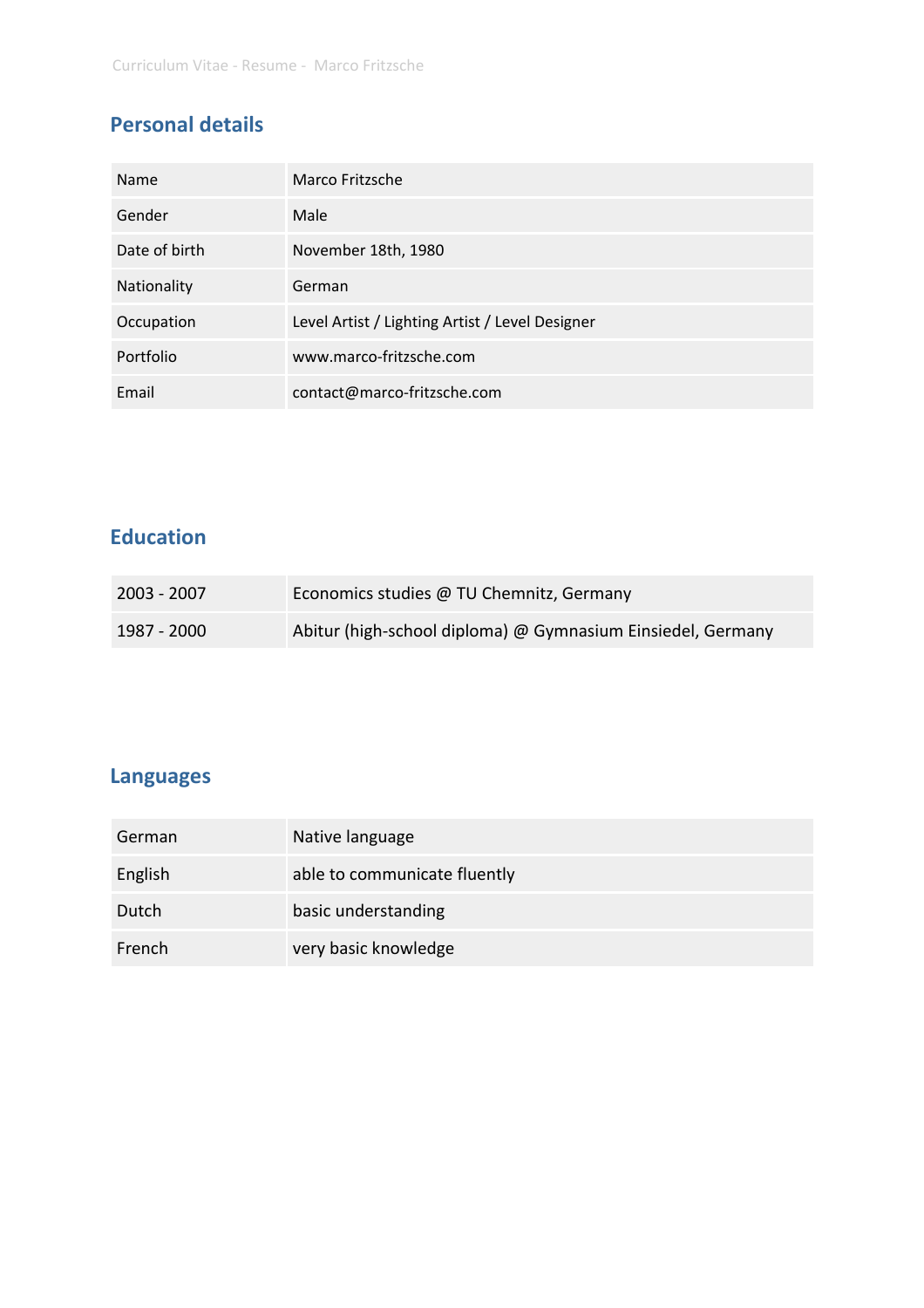#### **Software experience**

Highly experienced in all Unreal Engines, 20+ years of practical experience Very Experienced in Unreal Engine 4 Very experienced in Autodesk Maya Experienced in Autodesk 3ds Max and Blender Experienced in Autodesk Mudbox Experienced in CryEngine, Unity, Source Engine, and other engines Experienced in Adobe Photoshop, Adobe Illustrator, Adobe Dreamweaver, Filterforge, Crazybump, NDo2, NJob and others Experienced in 3D terrain creation software such as Terragen, TerreSculptor, L3DT and WorldMachine Experienced Outlook, Word, Excel, PowerPoint, and others Experienced working with software for bug-tracking Experienced in development software for Sony and Microsoft consoles Experienced in video and audio editing software

#### **Qualifications**

Excellent team player with strong communication skills

Ability to create & follow design rules, to finish and polish work

Ability to quickly and independently familiarize with new software and techniques

Ability to understand gameplay elements necessary to create enjoyable and fun to play levels

Ability to guide and train junior artist/internship students

Creating levels from scratch, based on existing architecture, own ideas, concept art and according to art direction

Creating levels with both compelling gameplay and visuals, for multiplayer as well as singleplayer games

Creating own assets and textures for levels, experienced in both low and high poly modeling

Creating lighting setups, guides, and documentation for many different environments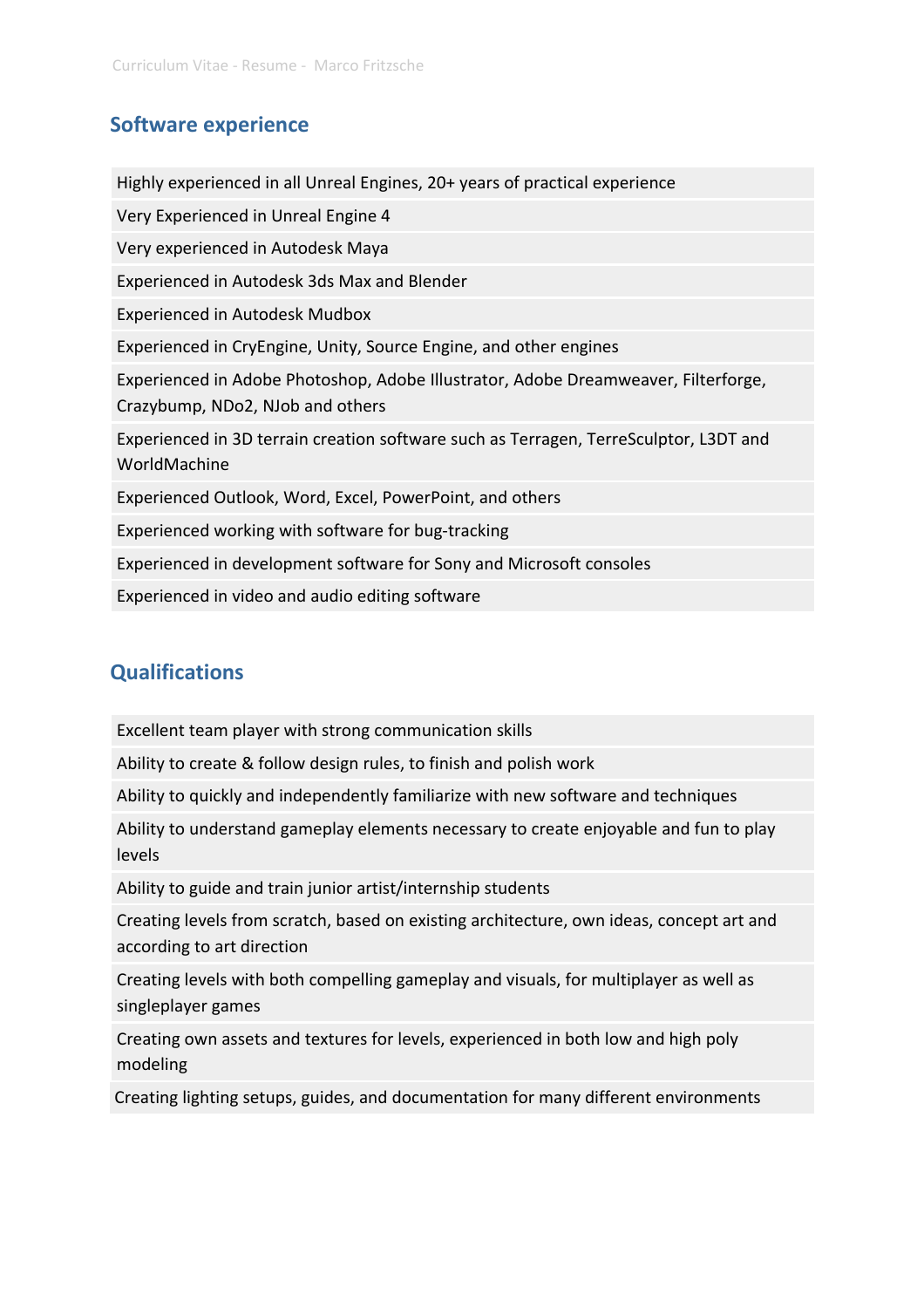# **Work history**

| August 2014 -<br>January 2017     | • Lighting Artist / Level Artist / Level Designer / Environment Artist /<br>Texture Artist @ Reakktor Studios, Germany                                                        |
|-----------------------------------|-------------------------------------------------------------------------------------------------------------------------------------------------------------------------------|
|                                   | Titles: Toxikk, unreleased Toxikk Expansion Pack<br>$\bullet$                                                                                                                 |
|                                   | Worked closely with the producer & art director to create, light,<br>$\bullet$<br>tweak and polish levels                                                                     |
|                                   | Responsible for outsourced level adjustments & polish<br>$\bullet$                                                                                                            |
|                                   | Other responsibilities included performance optimization, collision<br>$\bullet$<br>improvement, asset creation, QA testing, bug fixing                                       |
|                                   | Created a majority of the games' levels<br>$\bullet$                                                                                                                          |
| December 2007 -<br>September 2010 | Level Artist / Lighting Artist / Level Designer / Lead Technical<br>$\bullet$<br>Artist @ Playlogic Game Factory, Netherlands                                                 |
|                                   | Titles: Fairytale Fights, Fairytale Fights DLC, Fairytale Fights 2 (PS3 /<br>$\bullet$<br>Xbox360), Fairytale Arcade Games                                                    |
|                                   | Worked closely with the art director to develop the visual style,<br>$\bullet$<br>created multiple prototype levels, developed global rules/setups                            |
|                                   | Guided & trained junior level artists and internship students                                                                                                                 |
|                                   | Created global rules & lighting setups for a majority of levels &<br>$\bullet$<br>cutscenes                                                                                   |
|                                   | Other responsibilities include: cutscene decoration & lighting,<br>$\bullet$<br>weekly review builds, collision & performance optimizations,<br>outsourced level improvements |
| June 2004 -<br>September 2004     | Level Designer / Level Artist / Lighting Artist / Environment Artist /<br>Texture Artist @ Epic Games                                                                         |
|                                   | Title: Unreal Tournament 2004 Editors Choice Edition (ECE)<br>$\bullet$                                                                                                       |
|                                   | Designed & built a team based multiplayer level from scratch<br>$\bullet$                                                                                                     |
|                                   | Visually unique environment with almost entirely custom made<br>$\bullet$<br>assets                                                                                           |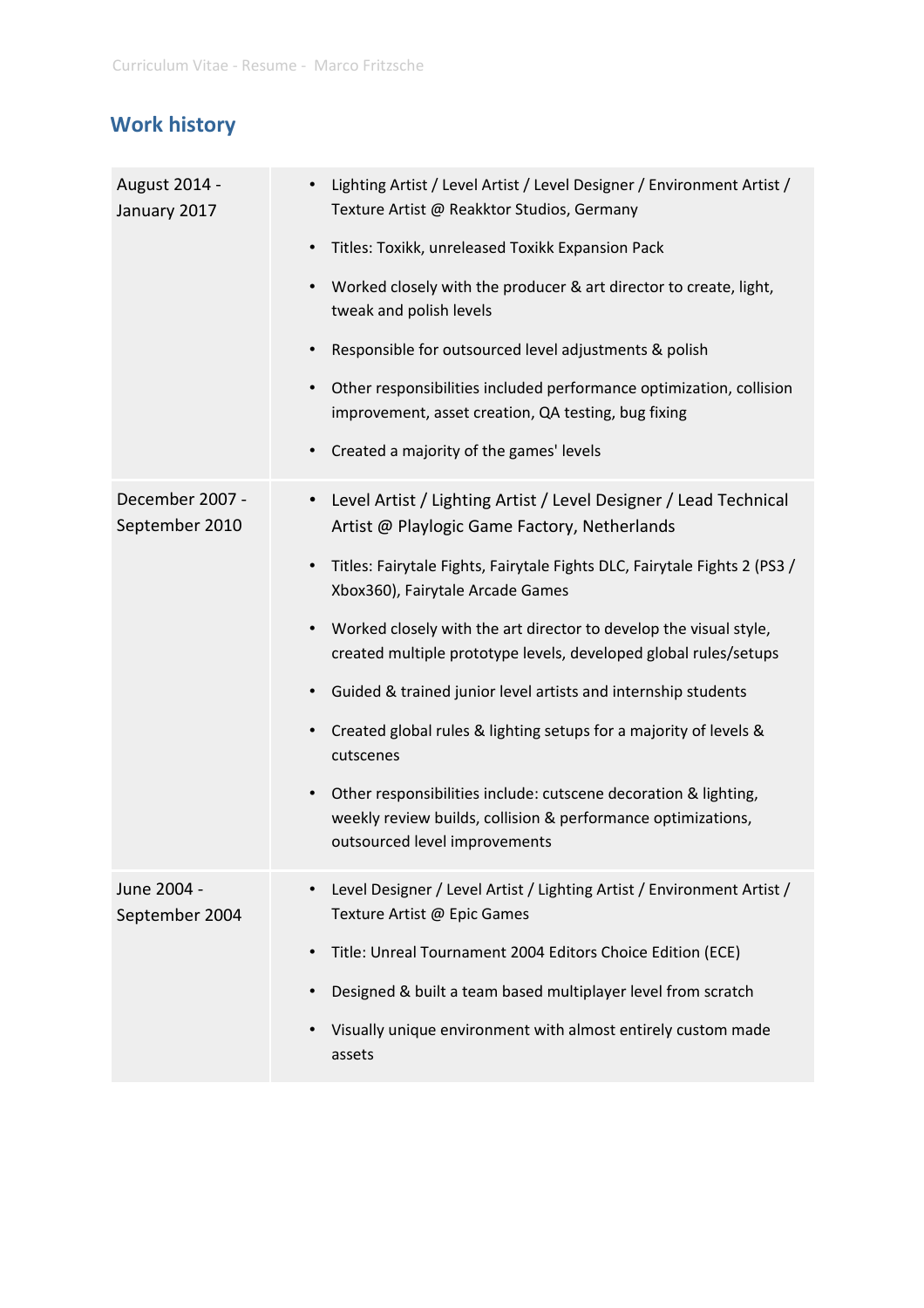### **Personal history**

| $2016 -$ today | Primarily working with Unreal Engine 4                                                                                           |
|----------------|----------------------------------------------------------------------------------------------------------------------------------|
| 2008 - 2018    | Various levels for Unreal Development Kit / Unreal Tournament 3,<br>working with CryEngine, Unity, Borderlands Editor and others |
| 2007 - 2008    | Level Designer / Level Artist / Environment Artist / Texture Artist / QA<br>for Community Bonus Pack (CBP3)                      |
| 2005 - 2006    | Level Designer / Level Artist / Environment Artist / Texture Artist / QA<br>for Community Bonus Pack (CBP2)                      |
| 2004 - 2007    | Various multiplayer levels for Unreal Tournament 2004 / modding<br>work                                                          |
| 2003 - 2004    | Level Designer / Level Artist / Environment Artist / Texture Artist / QA<br>for Community Bonus Pack (CBP1)                      |
| 2002 - 2004    | Various multiplayer levels for Unreal Tournament 2003 / modding<br>work                                                          |
| 1999 - 2002    | Various multiplayer levels for Unreal Tournament / modding work                                                                  |
| 1996 - 1999    | First level design attempts with the release of Unreal©                                                                          |

#### **Awards**

Fairytale Fights winner at 2010 Dutch Game Awards for "Best Visual and Best Audio Design"

Make Something Unreal Contest :

Phase 3: DM-CBP2-Drakonis won 4th place in "Best Level Using Custom Content"

Phase 2: DM-CBP-Arkanos won 1st place "Best Level Using Custom Content" and Honorable Mention in "Best Level"

Phase 1: DM-Tree-of-Ages was Honorable Mention in both "Best Level Using Custom Content" and "Best Level" categories

Community Bonus Packs for UT2003, UT2004 and UT3 were officially featured & in-game advertised by Epic Games

Received multiple awards from the most well-known review sites such as NaliCity, Insite, Mapraider, and others

Received several "CliffyB Ownage" awards for my UT2004 levels from former Epic Games Design Director Cliff Bleszinski